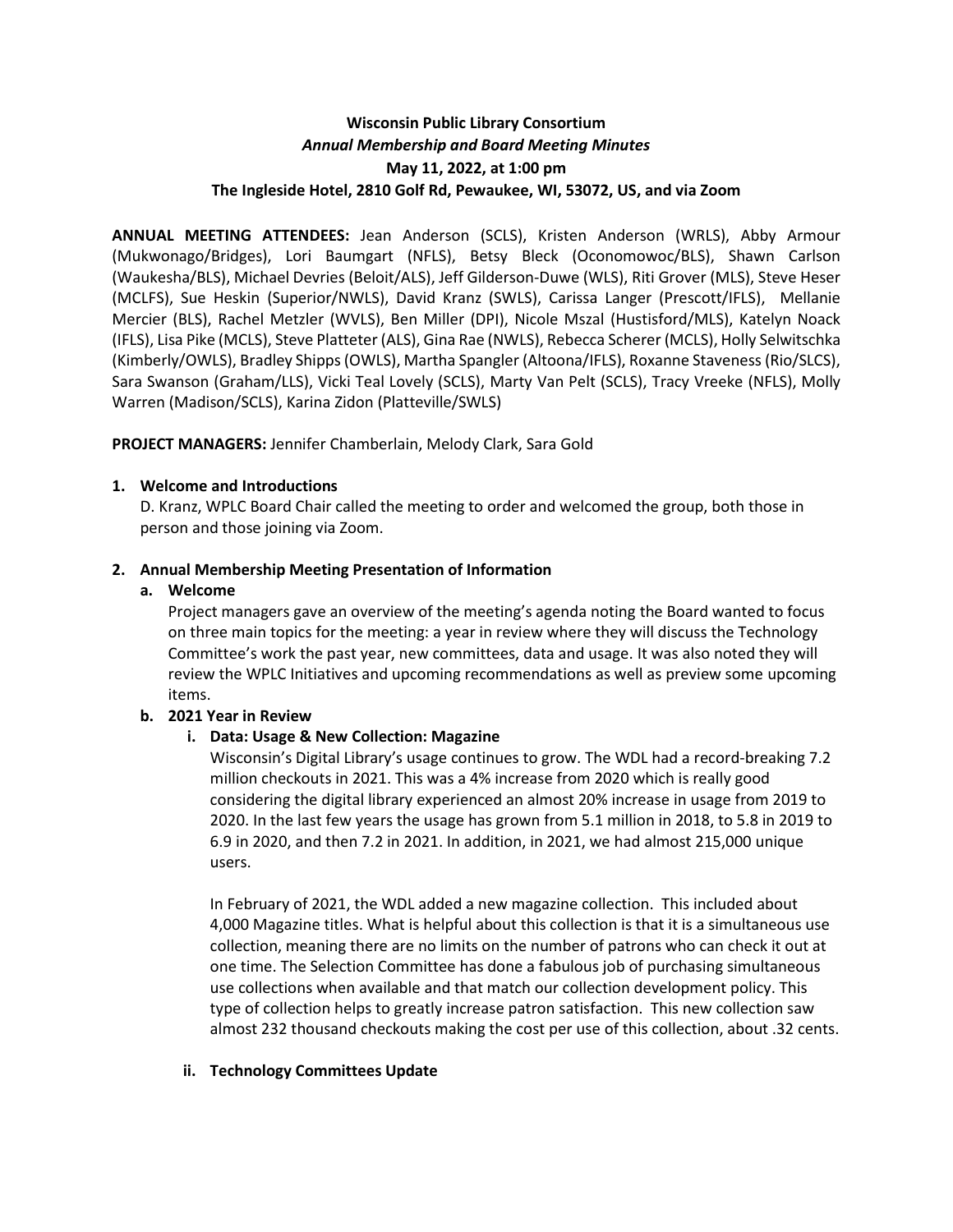In 2020 the WPLC formed two technology collaboration committees, a Technology Operations and Technology Steering committee. The Tech Collaborations committees have been meeting for a year now and have three projects they are working on. Mellanie Mercier from Bridges Library System is a member of the Technology Operations Committee and gave the group an overview of the projects both the Committees are currently working on.

M. Mercier noted that the Technology Operations Committee is currently pursuing three different projects. The first is a statewide purchase of deep freeze, which is software that most libraries use to essentially wipe a computer back to its original state after a patron uses it. This helps with patron privacy and virus/malware attacks.

Similarly, the group is looking at a cooperative purchase of an authentication product, specifically EZproxy. They are looking to get reduced pricing for all libraries and systems interested.

And finally, the Committee is researching the implementation of either a statewide purchase or management of a data dashboard for libraries to obtain real-time data for decision making and reporting purposes.

For all of these projects, the group has had to put into place a procedure for determining the worth of pursuing a project. They have developed surveys that get sent out to all systems to respond to regarding the proposed project. If there is enough interest and the operations committee deems it worthy to move forward, a project lead is identified, followed by a variety of tasks completed including research, vendor identification, and setting up demos and/or trials. The Operations Committee also presents this work to the Technology Collaborations Steering committee for their approval of the project. Overall approval and budget approval are ultimately done by the board.

#### **iii. New Committees**

In 2021, two additional steering committees were created, the Technology Backup and Digital Archives Backup Steering Committees. These were added to provide a governance structure to two already existing projects. Both of these committees meet quarterly and members consist of a representative from each project host site, representatives from current and potential collaboration partners, as well as a DPI representative, and on the Digital Archives backup, there is a Recollection WI representation.

Vicki Teal Lovely from South Central Library System, which is one of the host sites for these projects, is a member of the Technology Collaborations Steering Committee as well as serves on both of these two new committees. She was introduced to give a little background about these projects and their move to the WPLC.

V. Teal Lovely reviewed the history of these projects and the technology committees [which can be found in full here.](https://wplc.info/sites/wplc.info/files/WPLC%20Technology%20Collaboration%20History.pdf)

#### **c. Current & Proposed Initiatives**

The WPLC Collection Development Committee identified three areas to focus on for the ongoing work this year. They are enhancing the Juvenile and YA Collections, improving the overall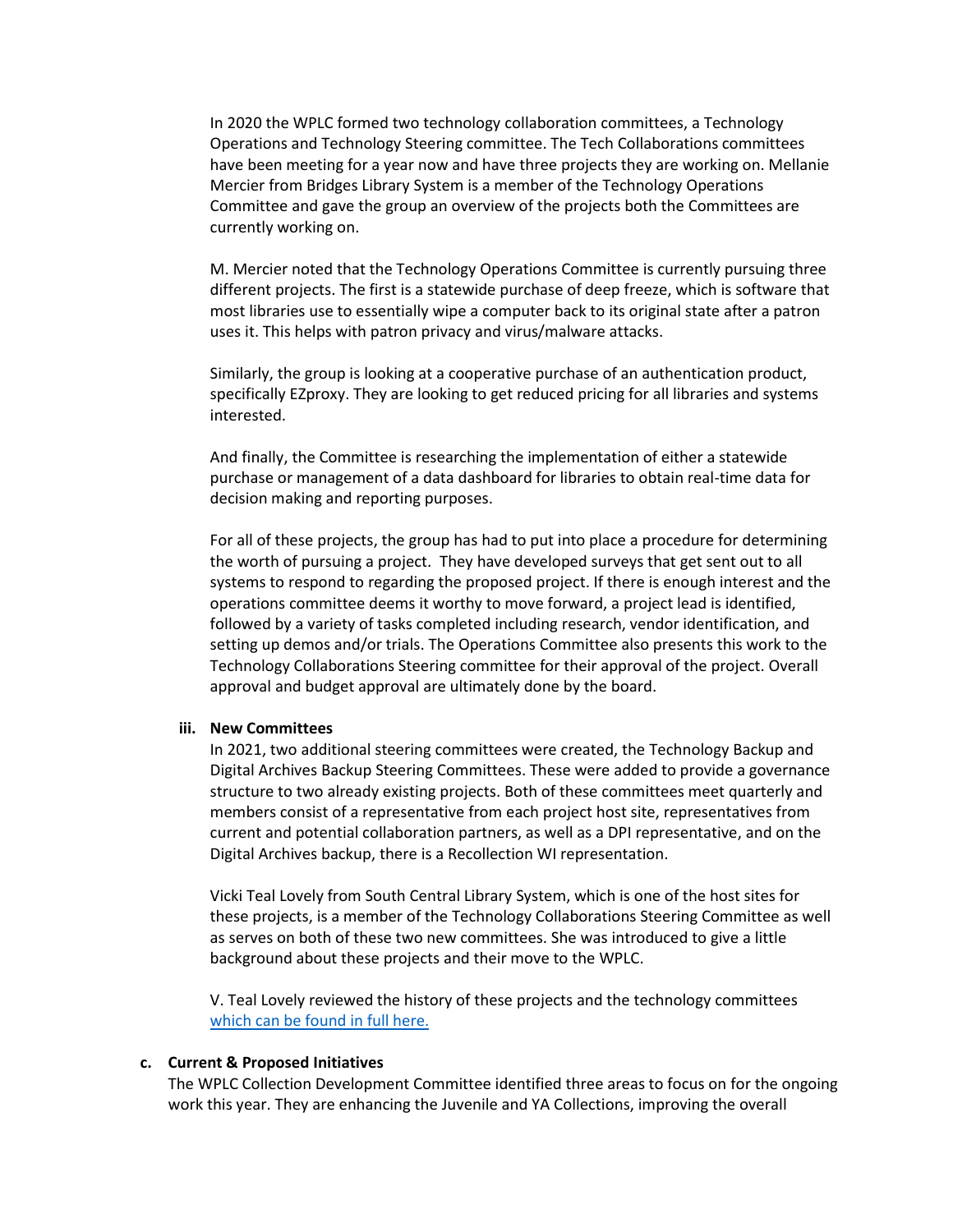collection's diversity and accessibility, and making use of the increase in the buying pool for 2022 to meet the user demand of the collection.

The Juvenile and YA collections have had their collection budgets remain flat for several years as usage of the collections didn't warrant an increase. Then the pandemic hit and the usage of all materials increased, including Juvenile and YA titles. The Collection Development Committee recommended a review of both collections to identify gaps in titles and subject areas and to explore reallocating some collection budget funding. A usage audit of both collections was conducted in late 2021 and \$10,000 (which works out to 15% of the buying pool increase for 2022) was reallocated to the Juvenile and YA collection budgets. A new selecting area was created for Juvenile NF in Jan 2022. Another goal of this initiative is to prioritize reducing hold times for materials designated for children and teens. To accomplish this, the Lucky Day collection includes copies of high-demand Juvenile and YA titles In addition, there are hold manager carts running weekly that identify Juvenile and YA titles with a 5:1 holds ratio. Finally, the project managers are working with OverDrive to run reports to review and assess youth materials usage on a regular basis.

S. Gold reported that the consortium is doing some exciting work to support increasing diversity of the content in the WI Digital Library by titles, authors, and subject areas. Included in this support is a diversity audit conducted by OverDrive initially in 2021 to identify areas of improvement. Selectors are currently using the results to guide their purchase decisions. Another audit is scheduled in July to measure mid-year progress and then one will be done at the end of the year. Another project being pursued is on developing a deselection or weeding process. Weeding is often overlooked in digital collections because titles live virtually rather than taking up physical space. To begin the process, it was noted, the project managers and OverDrive did an audit of all of the automated carts in Marketplace that are set up to identify titles with holds. We added a process that is done by OverDrive monthly that identifies titles with holds that are no longer available for purchase. When an alternative copy is available it is ordered and then any holds are transferred by OverDrive, which is a seamless transition on the patron side. Future work includes reviewing titles in specific subject areas to make sure the titles are accurate and relevant. Finally, we are very excited about the creation of the Diverse Collection Support Toolkit which consists of modules with tools and resources to assist with selecting diverse materials in all areas of the collection.

S. Gold reported that a very important part of maintaining the health of WI's Digital Library is to address the need for adequate funding for materials on an annual basis. An increase in the buying pool is warranted by the fact that Wisconsin's Digital Library saw a 16% increase in usage from 2019 to 2020 as well as seeing a large increase of new users to the Digital Library. In 2020 the Collection Development Committee recommended increasing the budget by a fixed amount based on a 5% increase (\$66,722) each year for 5 years. This commitment to a sustained increase in funding is such a great way to support the collection and consortium. The 2021 collection budget allocated 15% of that increase or \$10,000 specifically to Juvenile and YA collection development

M. Clark gave a review of the initiatives that the Collection Development Committee has proposed as part of the process this year and noted there are four main content areas: Explore new content formats, assess and enhance youth collection, review and evaluate deselection and maintenance process and increase the buying pool for 2023.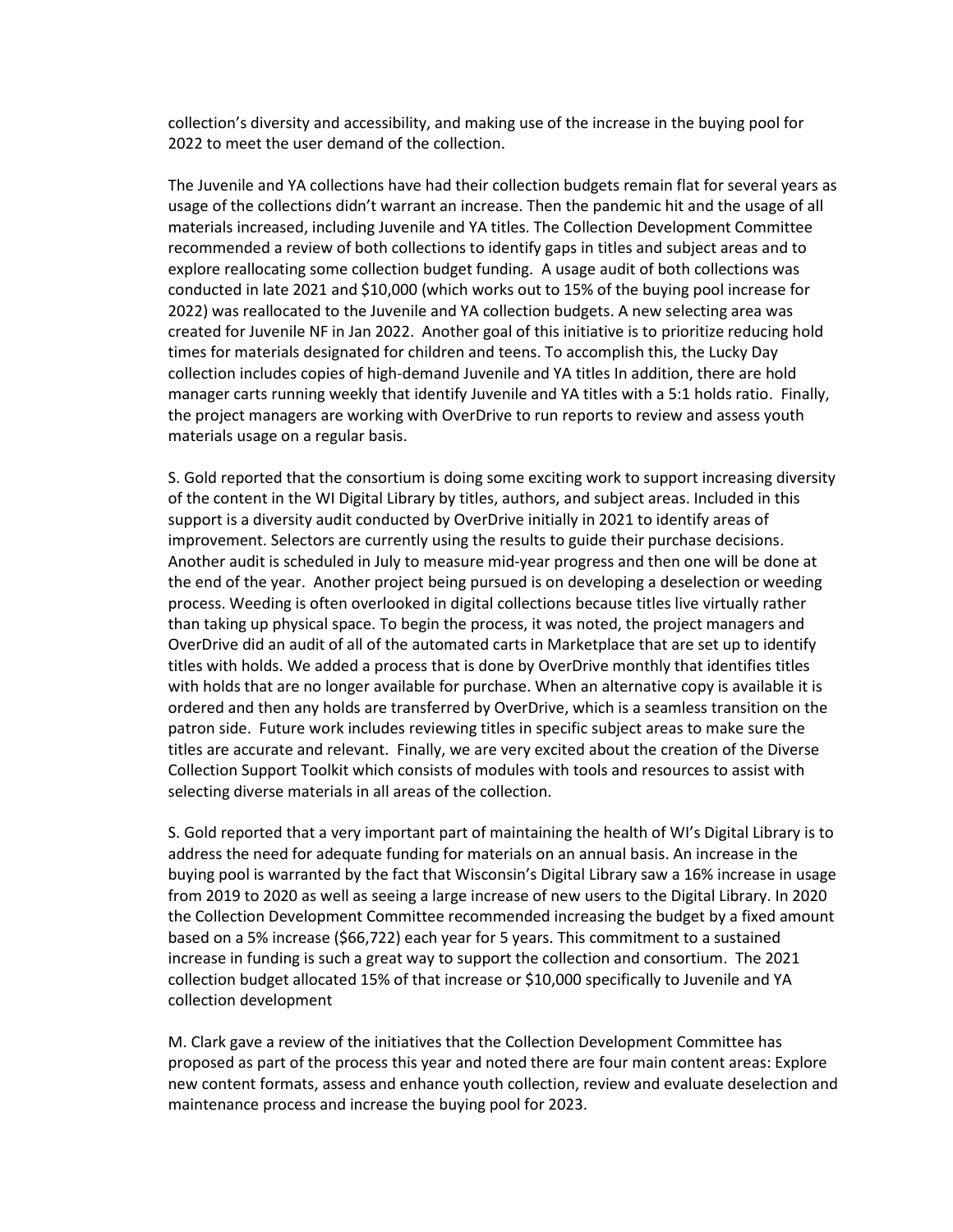For this first one, the committee is proposing that the consortium explore the possibility of adding new formats to Wisconsin's Digital library. This includes the possibility of music streaming services, video streaming services, newspaper collections, and digital book kits. This process will also include monitoring existing statewide cooperative purchasing efforts like Badgerlink, as well as other national projects like SimplyE and the Palace Project.

The second area is to assess and enhance the youth collection. This is really an extension of this year's work on the enhancement of the Juvenile/YA collection, focusing on the assessment of that work as well as the continued enhancement of that collection.

The third area is similar to the last in that it really is a continuation of a current initiative. This year the consortium, specifically the selection committee is looking at deselection processes and this proposed initiative is a continuation of that, again focusing on the assessment of the process.

Finally, the last area pertains to the Buying Pool. In 2020 the Collection Development Committee recommended increasing the budget by a fixed amount based on a 5% increase (\$66,722) each year for 5 years, beginning in 2021. The Committees and Board upheld that last year for this year's budget and are reaffirming that in their recommendations for the 2023 budget. The usage and patron survey feedback we received all support this.

Abby Armour, a WPLC Digital Library Steering Committee member was introduced to review the DL Steering Committee's thoughts on the recommendation as well as gave an overview of the process.

The Digital Library Steering Committee has reviewed the recommendations and only had two minor concerns. One was that the research into new formats was too ambitious. The group made suggestions to change that recommendation regarding exploring various format options and availabilities to what it is now. The second piece of feedback was to involve Juvenile & YA librarians to obtain their feedback on Juvenile and YA usage and needs. That was added to the recommendations as an action as well.

As the annual recommendation process currently stands, The CDC starts drafting the recommendations in October each year. The Board and DL Steering Committee suggest topics for discussion of the recommendations. The CDC sends out an annual patron and staff survey and in December, draft the recommendations. They go to the DL Steering Committee for review in February. They provide feedback and suggestions for change. The Collection Development Committee takes that feedback incorporates it and updates the recommendations which then go back to the Digital Library Steering Committee where they review the updated version at their April meeting and can make additional suggestions and changes. The recommendations then are presented at the Annual meeting like we are doing today and then the DL Committee will approve recommendations at their May meeting. This year it is on the 19th. The Board approves the budget at their June meeting.

#### **d. Stories & Coming Soon!**

It was noted that the Board really wants to hear how Wisconsin's Digital Library has impacted Wisconsin libraries and patrons and have a survey out to gather this information and are hoping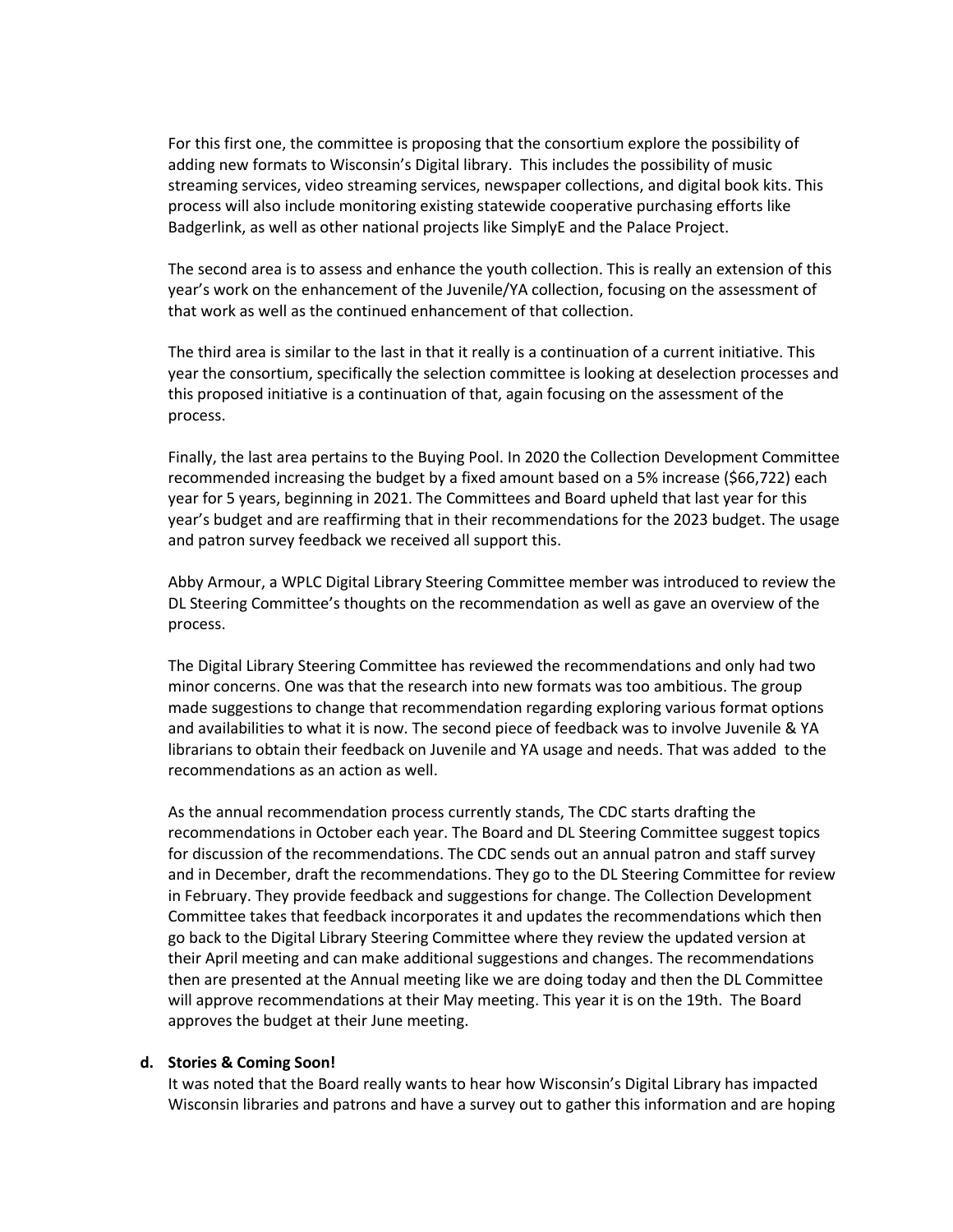to use some of these stories in the future. Some snippets from both the patron survey and from libraries that have shared stories were shared with the group. The consortium will continue to gather these and will compile them on the WPLC website.

A huge thank you was given to the bylaws workgroup for all the time and thought they put into a thorough review of the WPLC bylaws over this past year. It was noted that the WPLC continues to grow and the consortium's bylaws needed some revision to better reflect those changes and new opportunities. Some of the more substantial changes included the addition of two new definitions in article 1 to allow for a broader definition of ongoing services (largely prompted by the new technology collaborations) and the addition of affiliate organizations for WPLC projects that have adjacency with non-WPLC partners. Another change clarifies the WPLC Board's commitment and helps define a process for holding board meetings in accordance with open meetings law. Most of the remaining changes were either intended to move specific committee processes or formulas out of the bylaws and into committee governing documents - keeping the bylaws a bit higher level and from falling out of date. The revised bylaws have been presented and discussed among the Board, and the final version will be presented to the Board for a vote of approval at their next meeting.

The group was reminded that the OverDrive app is sunsetting this year and that the only place the app is still available is from the Kindle Store. There are also some exciting Libby and Marketplace updates coming soon. OverDrive recently announced the forthcoming OverDrive Hub. This will include three components:

- The Newsroom, where Libraries will be able to share service announcements, branch updates, author events, surveys, fundraising activities and other library programs — all within the Libby app! It was noted that this is something that the consortium has been waiting and pushing a long time for.
- The second is the Loop. This feature will provide new charts, reports, and dashboards of the library's digital collection activity.
- And lastly, Overdrive is making improvements to the Marketplace, which you all know is the purchasing catalog for libraries. Improvements include a new "one shop" collection development tool that will display all available lending models and prices in one convenient location.

## **e. Q & A and general discussion time**

An update on the Kanopy/OverDrive was asked for and S. Gold provided an update on the removal of videos purchased through OverDrive and an update on the return of any locally owned videos to systems and libraries. The Project Managers have requested a complete list of locally owned videos from OverDrive and will reach out to any affected libraries/ systems.

Shoutouts to project managers and all of the committee members were given by J. Gilderson-Duwe and D. Krantz.

#### **3. Break**

The Annual Membership meeting ended at 1:45 and the group took a short break before convening the Board.

**BOARD MEETING ATTENDEES:** Jean Anderson (SCLS), Kristen Anderson (WRLS), Abby Armour (Mukwonago/Bridges), Lori Baumgart (NFLS), Jeff Gilderson-Duwe (WLS), Riti Grover (MLS), Steve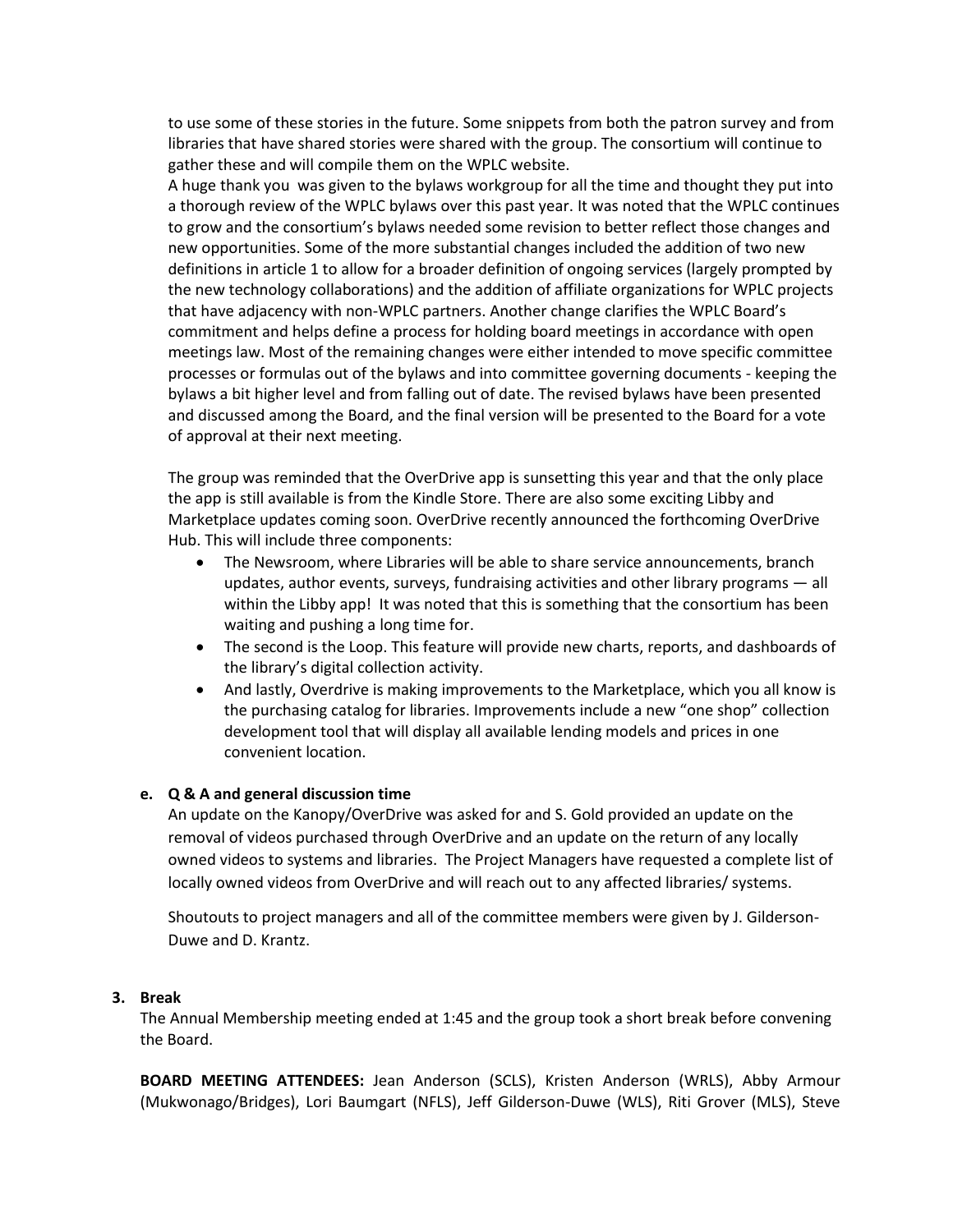Heser (MCLFS), David Kranz (SWLS), Mellanie Mercier (BLS), Rachel Metzler (WVLS), Ben Miller (DPI), Katelyn Noack (IFLS), Steve Platteter (ALS), Gina Rae (NWLS), Rebecca Scherer (MCLS), Holly Selwitschka (Kimberly/OWLS), Bradley Shipps (OWLS), Sara Swanson (Graham/LLS), Vicki Teal Lovely (SCLS), Marty Van Pelt (SCLS), Tracy Vreeke (NFLS)

**PROJECT MANAGERS:** Jennifer Chamberlain, Melody Clark, Sara Gold

## **4. Board Meeting Welcome and Call to Order**

The meeting was called to order at 1:54 by Chair D. Krantz.

## **5. Consent Agenda**

- **a.** Review agenda
- **b.** Approval of minutes from [February 22, 2022](https://wplc.info/sites/wplc.info/files/02-22-2022%20WPLC%20Board%20Meeting%20Notes.pdf)
- **c.** Acceptance of Digital Library Steering Committee minutes from [February 17, 2022](https://wplc.info/sites/wplc.info/files/02-17-2022%20WPLC%20Steering%20Notes.pdf)
- **d.** Acceptance of Technology Steering Committee minutes from [February 14, 2022](https://wplc.info/sites/wplc.info/files/02-14-2022%20WPLC%20Tech%20Steering%20Meeting%20Notes.pdf)
- **e.** Acceptance of Technology Backup Steering Committee minutes from [April 19, 2022](https://wplc.info/sites/wplc.info/files/04.19.2022%20WPLC%20Tech%20Backup%20Steering%20Meeting%20Notes.pdf)
- **f.** [YTD Budget](https://wplc.info/sites/wplc.info/files/2022.04.30.xlsx)

Motion to accept consent agenda was made by S. Heser and seconded by R. Grover. There was no discussion and the motion passed unanimously.

## **6. Updates from Previous Meetings/Projects**

**a. Update:** [Historical and Local Digital Collections Committee](https://wplc.info/sites/wplc.info/files/His%20and%20Dig%20Update%20for%20WPLC%20Board%20May%202022.pdf)

J. Chamberlain provided additional details on the pause that will be happening with materials being digitized following a final project that is finishing up. The committee will then meet with the WI Historical Society.

## **7. New Business**

## **a. Discussion: Debrief from annual meeting topics.**

The group debriefed from the annual meeting presentation and discussion.

K. Anderson asked a question about setting up advantage accounts for each of the WRLS member libraries to be able to use the messaging in the Libby feature. It was noted that this would be available for the Consortium and Advantage account levels only. It was noted that individual libraries having Advantage accounts may need to be revisited by the Board. It was shared that the Bridges Library System has been discussing this and project managers have requested that OverDrive consider the development of nesting Advantage accounts so that if a Library had an Advantage account their materials could be shared with their System Advantage account before then going to the wider Consortium account. This is not yet possible, but project managers are pushing for this development.

It was noted in the meantime, Systems will need to coordinate messaging that they send out via their advantage account when this feature does become available later this year.

S. Heser mentioned that many magazine titles are going to a digital-only format and that EBSCO has an exclusive via Flipster for Meredith publisher titles. T. Vreeke asked what systems are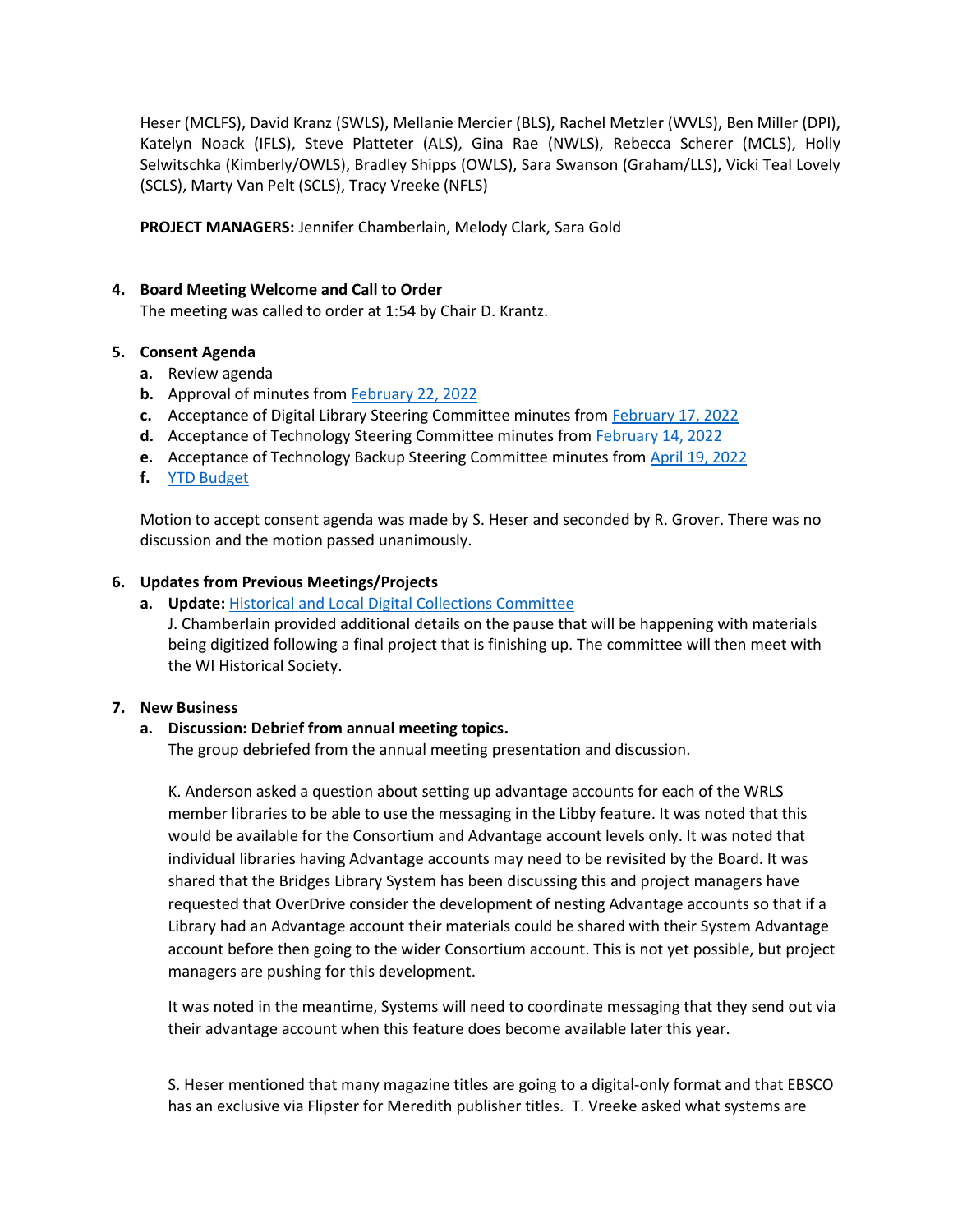using both Flipster and OverDrive currently. M. Mercier mentioned that Bridges has both OverDrive and Flipster magazines and de-duped titles from each. She did not see OverDrive magazine usage increase and saw Flipster magazine use go down slightly when the Flipster titles were removed. D. Krantz mentioned the DPI electronic resource survey may yield some useful information. The survey should likely be available this fall.

#### **b. Discussion: 2023 Draft Budget**

The Budget Committee has drafted the 2023 budget. It was noted that the group will not take action on the budget until their June meeting. The budget was reviewed and there were no questions.

#### **c. Discussion and Action: Reconsideration Process update and Collection Development Policy**

For the past several years, the Collection Development Policy has been reviewed annually by the Selection Committee and the Collection Development Committee and then approved by the Digital Library Steering Committee. During the review and update of the title reconsideration process, the ability of the Digital Library Steering Committee to approve a policy has been questioned and the current WPLC Board Chair has requested that the final approval of the policy come to the board annually.

A question was asked if there is a limit on the number of times a title can be considered for reconsideration. The Board agreed that there is not a need to put a limit on this and that the project managers will acknowledge each reconsideration request individually. There was a consensus that a toolkit for member libraries on working through the reconsideration process would be very helpful.

J. Gilderson-Duwe proposed that the WPLC Board be the final decision maker in the appeal process for any title others agreed with this.

J. Gilderson-Duwe made the motion to approve the changes to the Collection Development Policy and the Title Reconsideration Process with the addition of naming the WPLC Board as the final arbiter in the appeal process. T. Vreeke seconded and the motion passed unanimously.

## **d. Discussion: SCLS Data Center Funding**

SCLS has asked for funding from ARPA or LSTA via DPI to help upgrade the SCLS Data Center that is to be located in the new SCLS facility. As the twin to the center managed by LEAN in the Chippewa Valley Technical College site, SCLS would like to install a gas-powered generator for emergencies and a dry fire suppression system to match the twin site level of protection. Ben Miller (DPI) wanted to make sure that this information was shared with the WPLC governance structure to identify it as a statewide ask/need before moving forward.

The group discussed the need for this and there were questions about its importance to the state. It was noted that redundancy for the two host site facilities is extremely important for those using the data storage. It was also clarified that while there is redundancy at the LEAN site, the way systems are connected is they first are linked to the SCLS site and from there information gets transferred to the LEAN site for redundancy. It was noted that not all systems are a part of this backup project.